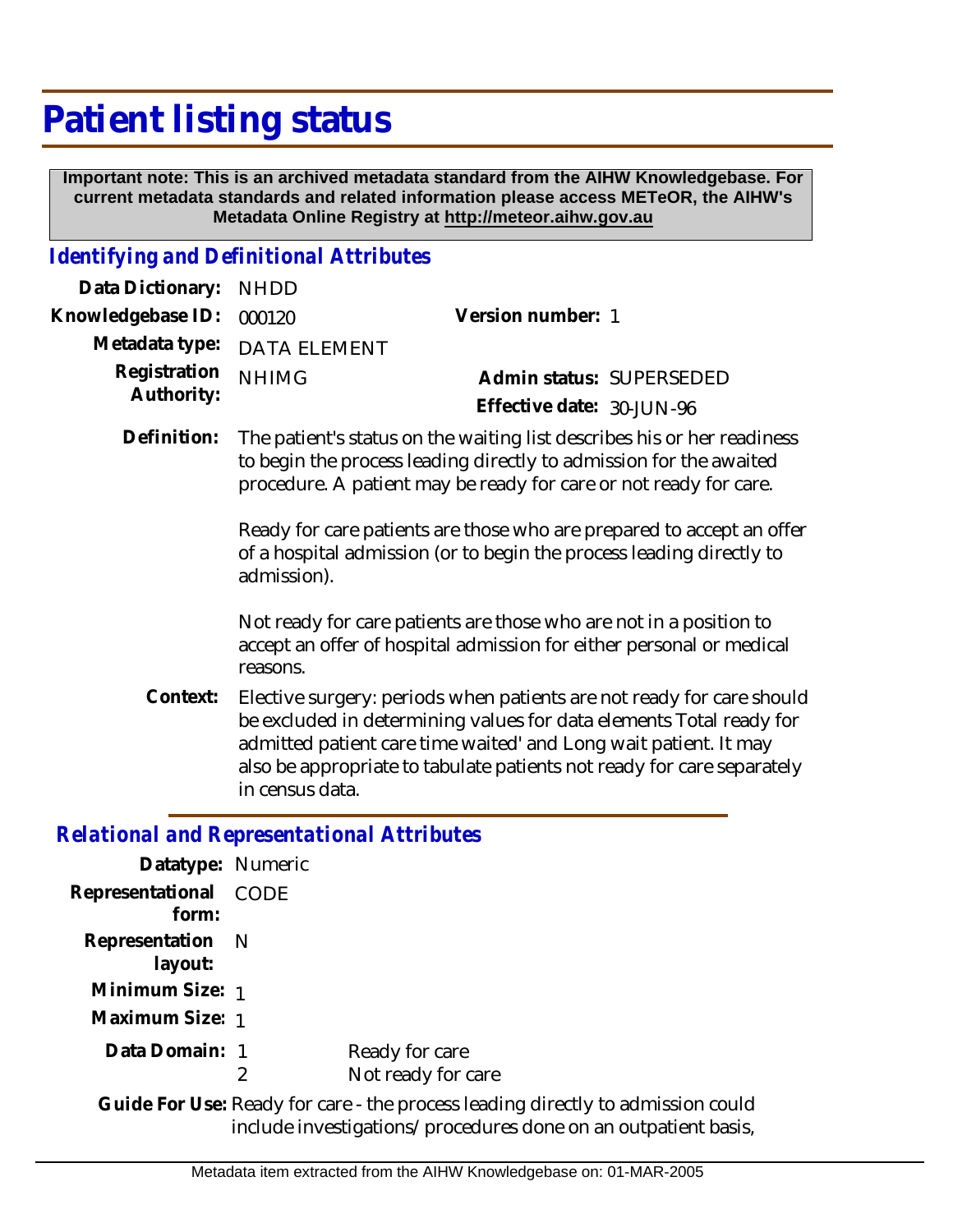such as autologous blood collection, pre-operative diagnostic imaging or blood tests.

Not ready for care - these patients could be termed staged and deferred waiting list patients, although currently health authorities may use different terms for the same concepts. Staged patients are those whose medical condition will not require or be amenable to surgery until some future date, for example, a patient who has had internal fixation of a fractured bone and will require removal of the fixation device after a suitable time. Deferred patients are those who, for personal reasons, are not prepared to accept an offer of admission, for example, patients with work or other commitments which preclude admission to hospital for a time.

Deferred and staged patients should not be confused with patients whose operation is postponed for reasons other than their own unavailability; for example, surgeon unavailable, operating theatre time unavailable owing to emergency work load etc. These patients could be termed delayed waiting list patients.

This item is related to data element Clinical urgency. The time limit associated with an urgency category should only include time when the patient is classified as ready for care.

Related metadata: relates to the data element Hospital waiting list version 1 is used in conjunction with Waiting list category version 1 supersedes previous data element Patient listing status version 2 is used in conjunction with Waiting list category - ICD-9-CM code version 2 is qualified by Category reassignment date version 2

## *Administrative Attributes*

**Source Document:**

Source Organisation: Hospital Access Program Waiting Lists Working Group / National Health Data Committee

> Comments: Only patients ready for care, classification 1, are to be included in the National Minimum Data Set - Waiting Lists 1995.

> > The dates when a patient listing status changes need to be recorded.

This item should be reviewed when the data element Clinical